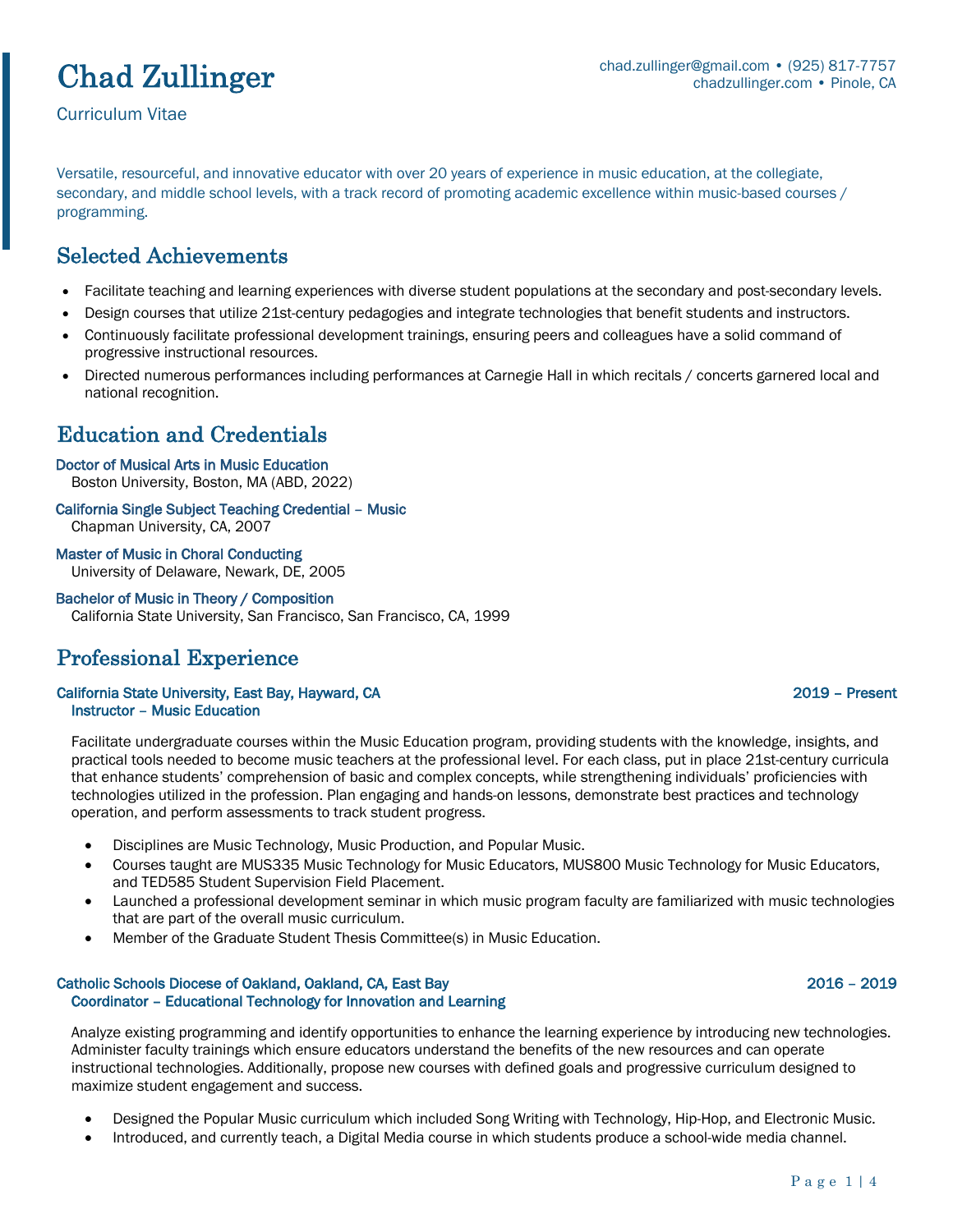### St. Ignatius College Preparatory, San Francisco, CA 2008 – 2016 Instructor – Music

Spearheaded the creation of a professional-grade recording studio / maker space, that provided learners with an environment to explore music-related passions and become proficient with music-making and recording studio operations. Led multiple courses in which individuals acquired a thorough understanding of music principles and history, as well as obtained knowledge on constructing various music.

- Oversaw and directed choral and vocal music activities and performances, and received numerous accolades and honors.
- Choruses performed in multiple prestigious venues including Carnegie Hall.
- Recorded and Produced an album with the choral program.

#### Albany High School, Albany, CA 2006 – 2008 Teacher – Music

Educated students on music principles and techniques needed to enhance vocal and performance talents. Classes incorporated progressive curricula, contemporary and traditional musical selections, group and one-on-one lessons, and constructive feedback which resulted in students reaching new levels of success.

- Administered and directed choral and vocal activities.
- Served as the Visual and Performing Arts Department Chair.

### University of Delaware, Newark 2003 – 2005 **Instructor**

Integral to the development of secondary school student teachers throughout the in-field placement life cycle, having provided guidance, assisted with resolving issues, and supplied ongoing encouragement. Led an undergraduate course which enhanced students' ability to direct musicians, as well as improved musicianship skills, and expanded on existing repertoires.

• Directed the Men's Chorus and UD Choral in the spring of 2005.

### St. Francis High School, Mountain View, CA 2002 – 2003 Instructor – Music

Through lessons, practices, rehearsals, and performances, learners mastered music fundamentals and transformed into more skilled musicians.

- Taught an Electronic Music and Synthesize class.
- Administered and directed instrumental music activities.

#### Capuchino High School, San Bruno, CA 2000 – 2002 Music Education Instructor

- Conceptualized, introduced, and taught Popular Music ensemble classes.
- Administered and direct music classes and activities.

## Additional Professional Activities

- Editor, California Music Educators Association Magazine, 2019-Present
- Host / Producer, Da capo Podcast, 2019-Present
- Invited Speaker and Presenter, Regional, State and National Music Education organizations, 2012-Present
- Music Director, St. Andrew's Presbyterian Church, Pleasant Hill, CA, 2007–2010 Music Director, Albany Community Chorus, 2007-2008

## Organizations / Affiliations

Executive Board, President-Elect, California Music Educators Association, 2022-2024 Executive Board, Vice-President, California Music Educators Association, 2020-2022 Board Member, Music Technology Representative, CMEA, State Board, 2018-2020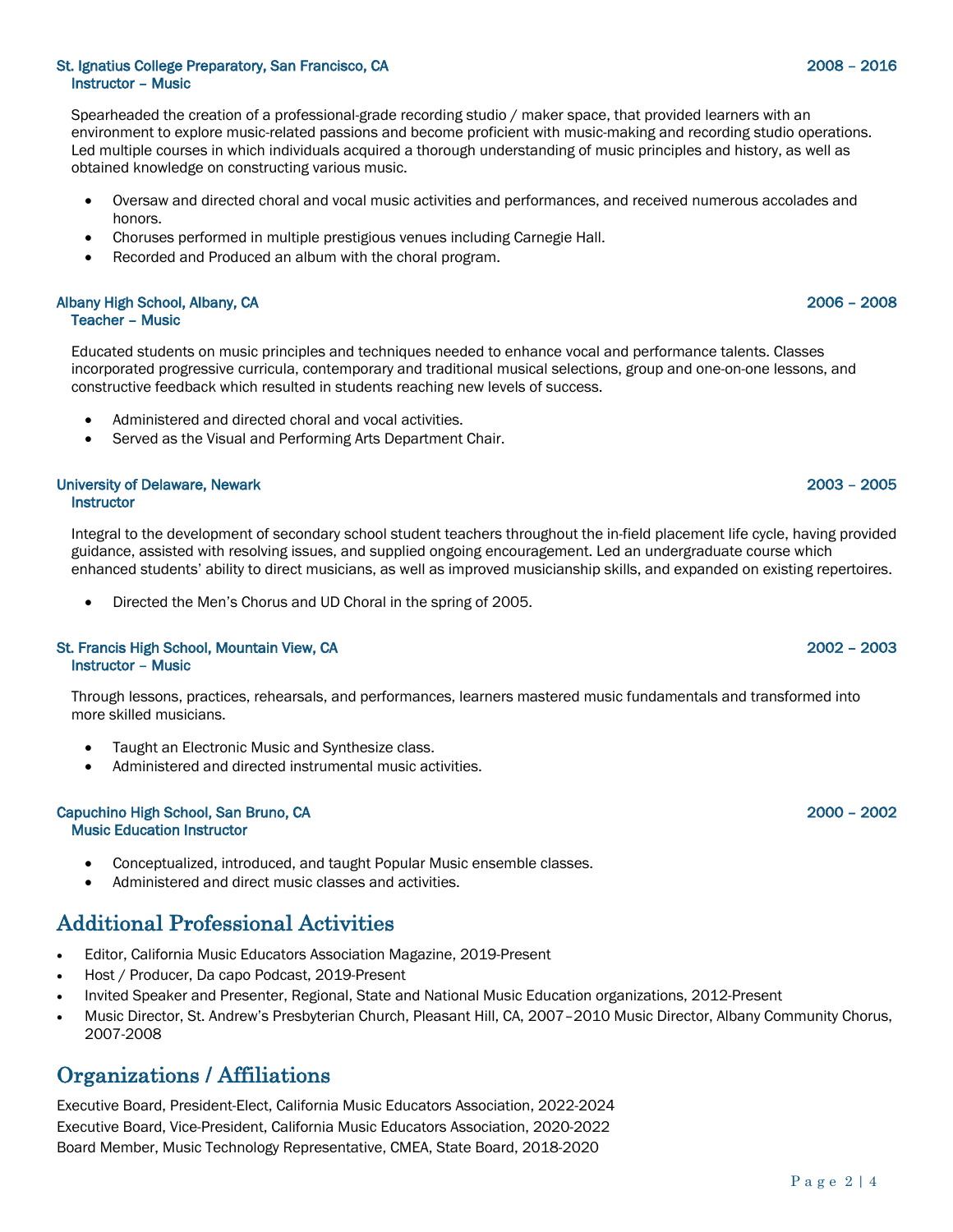Board Member, Music Technology Representative, CMEA, Bay Section: 2016-2018 Educational Technology Committee, St. Ignatius College Prep, 2012-2015 Board Member, Choral Representative, CMEA Bay Section, 2011-2013 Professional Development Committee, St. Ignatius College Prep, 2009-2012 Les Hommes Chorus, semi-professional chorus, Outreach and Education to encourage young men to sing, 2011-2012 Choral Festival Site Host, CMEA Bay Section, 2009-2012 Repertoire and Standards Committee Chair, Men's Choirs, Delaware ACDA, 2005

## Professional Development

Google Certified Educator Soundtrap Certified Educator

## Publications

- 1. Bylica, K., & Zullinger, C. (In progress). Participatory learning in the music classroom. In B. Powell (Ed.), *The modern band handbook: Practical perspectives and lessons for music educators*. Oxford University Press.
- 2. Poster Session: Student-Centered Learning: A Review of the Literature. California All State Music Education Conference, Fresno, CA, February 2020
- 3. Article: Technology Enhanced Learning. *California Music Educator Association Journal, 72*(4), Summer 2019
- 4. Article: Technology and 21st Century Learners. *Idaho Music Notes, 59*(1), Fall 2018
- 5. Article: Technology and 21st Century Learners. *New Mexico Music Educators Association Magazine*, Fall 2018
- 6. Article: Technology and 21st Century Learners. *California Music Educator Association Journal, 71*(1), Fall 2018
- 7. Article: Mentorship in the 21st Century. *Tempo*, Fall 2017
- 8. Article: Create your Personal Learning Network (PLN) using Twitter. *Tempo,* Fall 2016
- 9. Recording: Listen. St. Ignatius College Preparatory Chamber Singers, August 2014
- 10. Article: Professional Development for the entire year. *Tempo,* Fall 2012
- 11. Article: The Search for Meaning in the Choral Festival. *Tempo,* Spring 2012
- 12. Article: Beginning of the Year Strategies for Music Educators. *Tempo,* Fall 2011

## Selected Citations

- Totah, Paul. Studio 2001, SI's Recording Complex. *Genesis*, Winter 2016
- MacNamara, Mark. Music in the Schools: St. Ignatius College Prep. *San Francisco Classical Voice,* October 2013
- Totah, Paul. SI's Chamber Singers Perform in Rome and Spain. *Genesis,* Fall 2010

## Awards

- Carnegie Hall World Strides Heritage Performance Series, National Youth Choir, New York, NY, 2014
- Golden State Choir Competition, SATB Small Chorus Division, 2012 and 2013
- CMEA, Bay Section Choral Festivals, Unanimous Superior Performance ratings Albany High School and St. Ignatius College Preparatory, 2008 – 2014
- Heritage Festivals of Gold –Choral, Invitational Choral Festival, Chicago, IL, 2007
- Pi Kappa Lamda, Chapter Delta Eta National Music Honor Society, 2005
- Zech Award for Distinguished Service, California State University, San Francisco, CA, 1999

## Selected Refereed Conferences and Presentations

- 1. Student-Centered Learning in Technology-based Music Classrooms, California All State Music Education Conference, Fresno CA, February 2022
- 2. Digital Musicking: Collaborative Learning Spaces with Technology, California All State Music Education Conference, Fresno CA, February 2022
- 3. Student-Centered Learning in Technology-based Music Classrooms, Indiana Music Educators Association, Fort Wayne, IN, January, 2022
- 4. Digital Musicking: Collaborative Learning Spaces with Technology, Indiana Music Educators Association, Fort Wayne, IN, January, 2022